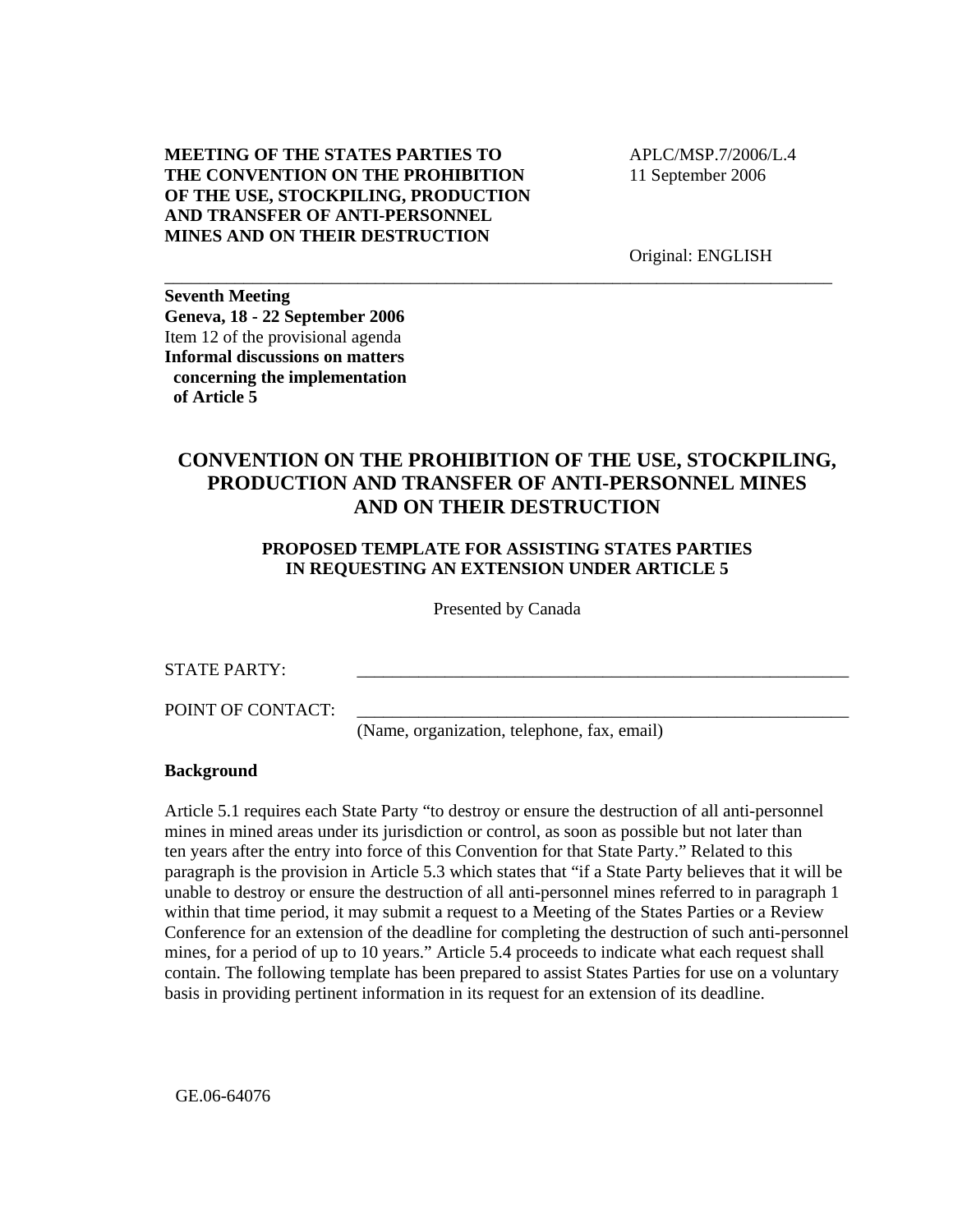## **Form A: The duration of the proposed extension**

Article 5.4 (a) states that each request shall contain … the duration of the proposed extension.

| Date of entry into force                      |  |
|-----------------------------------------------|--|
| Date ten years after entry into force         |  |
| <b>Proposed end date of extension period*</b> |  |

\* The proposed end date should be the minimum required but must not be more than ten years after the date indicated in the second row.

**Please attach the national demining plan for the period of the extension sought, including details on how the progress estimated in Table D.1 is expected to be achieved. This should include details on the institutions/agencies responsible for preparing, endorsing and implementing the national demining plan, the assets that will be deployed, the costs of these assets and annual measures of progress.**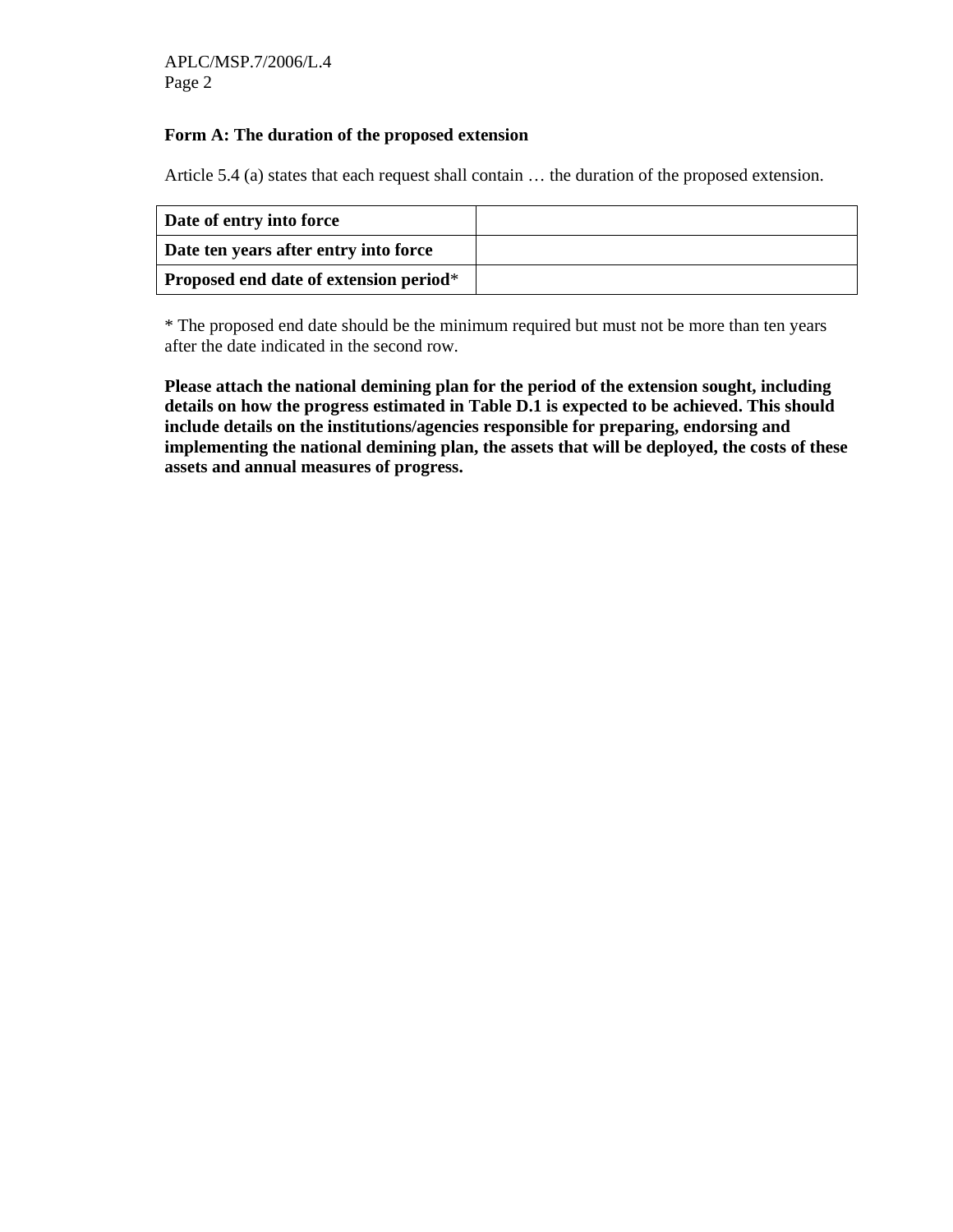## **Form B: A detailed explanation of the reasons for the proposed extension**

#### **(i) The preparation and status of work conducted under national demining programmes**

Article 5.4 (b) (i) states that each request shall contain a detailed explanation for the proposed extension, including the preparation and status of work conducted under national demining programmes.

#### *Table B.1: Preparation of work conducted under national demining programmes*

 *Identification of areas under the State Party's jurisdiction or control in which anti-personnel mines were/are known to be emplaced* 

Note: States Parties, particularly those with a large number of mined areas, may wish to append the detailed information called for in Tables B.1 to B.4 in another form as an annex to the extension request. States Parties may wish to append a map displaying mined areas.

| Name of area under the<br>State Party's jurisdiction or<br>control in which anti-<br>personnel mines were/are<br>known to be emplaced <sup>1</sup> | Means used to identify and<br>record this area as an area<br>in which anti-personnel<br>mines were known to be<br>emplaced $2$ | Date area identified as an<br>area in which anti-<br>personnel mines were<br>known to be emplaced | Location of area <sup>3</sup> | Total area under the State<br>Party's jurisdiction or<br>control in which anti-<br>personnel mines were/are<br>known to be emplaced $4$ |
|----------------------------------------------------------------------------------------------------------------------------------------------------|--------------------------------------------------------------------------------------------------------------------------------|---------------------------------------------------------------------------------------------------|-------------------------------|-----------------------------------------------------------------------------------------------------------------------------------------|
|                                                                                                                                                    |                                                                                                                                |                                                                                                   |                               |                                                                                                                                         |
|                                                                                                                                                    |                                                                                                                                |                                                                                                   |                               |                                                                                                                                         |
|                                                                                                                                                    |                                                                                                                                |                                                                                                   |                               |                                                                                                                                         |
|                                                                                                                                                    |                                                                                                                                |                                                                                                   |                               | Total:                                                                                                                                  |

<sup>&</sup>lt;sup>1</sup> A new row should be added for each area under the State Party's jurisdiction or control in which anti-personnel mines were/are known to be emplaced.

<sup>&</sup>lt;sup>2</sup> Means may include, for example, general surveys, Landmine Impact Surveys, technical surveys, the use of existing maps, etc.

 $3$  Geographic coordinates, if known, should be indicated.

<sup>&</sup>lt;sup>4</sup> This could be presented, for example, in square metres, hectares, etc.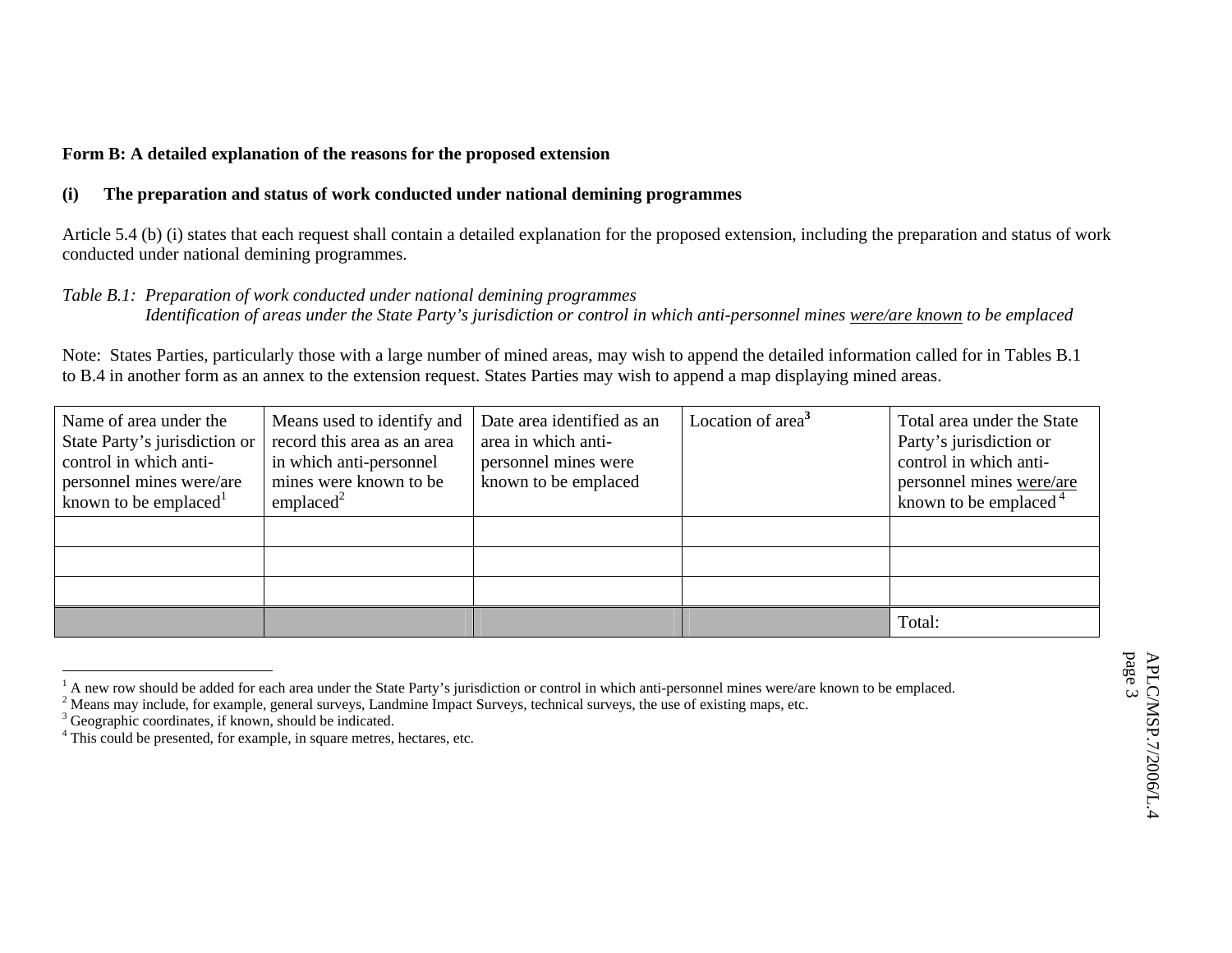## *Table B.2: Status of work conducted to destroy or ensure the destruction of all anti-personnel mines in areas under the State Party's jurisdiction or control in which anti-personnel mines were known to be emplaced*

Note: States Parties, particularly those with a large number of mined areas, may wish to append the detailed information called for in Tables B.1 to B.4 in another form as an annex to the extension request. States Parties may wish to append a map displaying mined areas.

| Name of area under the<br>State Party's jurisdiction or<br>control in which anti-<br>personnel mines were/are<br>known to be emplaced <sup>5</sup> | Total area in which the<br>State Party destroyed or<br>ensured the destruction of<br>all anti-personnel mines<br>contained within <sup>6</sup> | Means used to destroy or<br>ensure the destruction of<br>all emplaced anti-<br>personnel mines, and to<br>assure quality <sup>7</sup> | Number of anti-personnel<br>mines destroyed | Number of other explosive<br>ordnance destroyed <sup>®</sup> |
|----------------------------------------------------------------------------------------------------------------------------------------------------|------------------------------------------------------------------------------------------------------------------------------------------------|---------------------------------------------------------------------------------------------------------------------------------------|---------------------------------------------|--------------------------------------------------------------|
|                                                                                                                                                    |                                                                                                                                                |                                                                                                                                       |                                             |                                                              |
|                                                                                                                                                    |                                                                                                                                                |                                                                                                                                       |                                             |                                                              |
|                                                                                                                                                    |                                                                                                                                                |                                                                                                                                       |                                             |                                                              |
|                                                                                                                                                    | Total:                                                                                                                                         |                                                                                                                                       | Total:                                      | Total:                                                       |

**<sup>5</sup>** A row should be included for each area listed in Table B.1.

**<sup>6</sup>** This could be denominated, for example, in square metres, hectares, etc. The same type of denomination should be used as in Table B.2.

<sup>&</sup>lt;sup>7</sup> This may include a description of the standards used in demining a particular area and the steps taken to ensure quality.

<sup>&</sup>lt;sup>8</sup> While it is clear that the Convention applies only to anti-personnel mines, States Parties may wish to report on other ordnance found and destroyed as part of a national demining effort.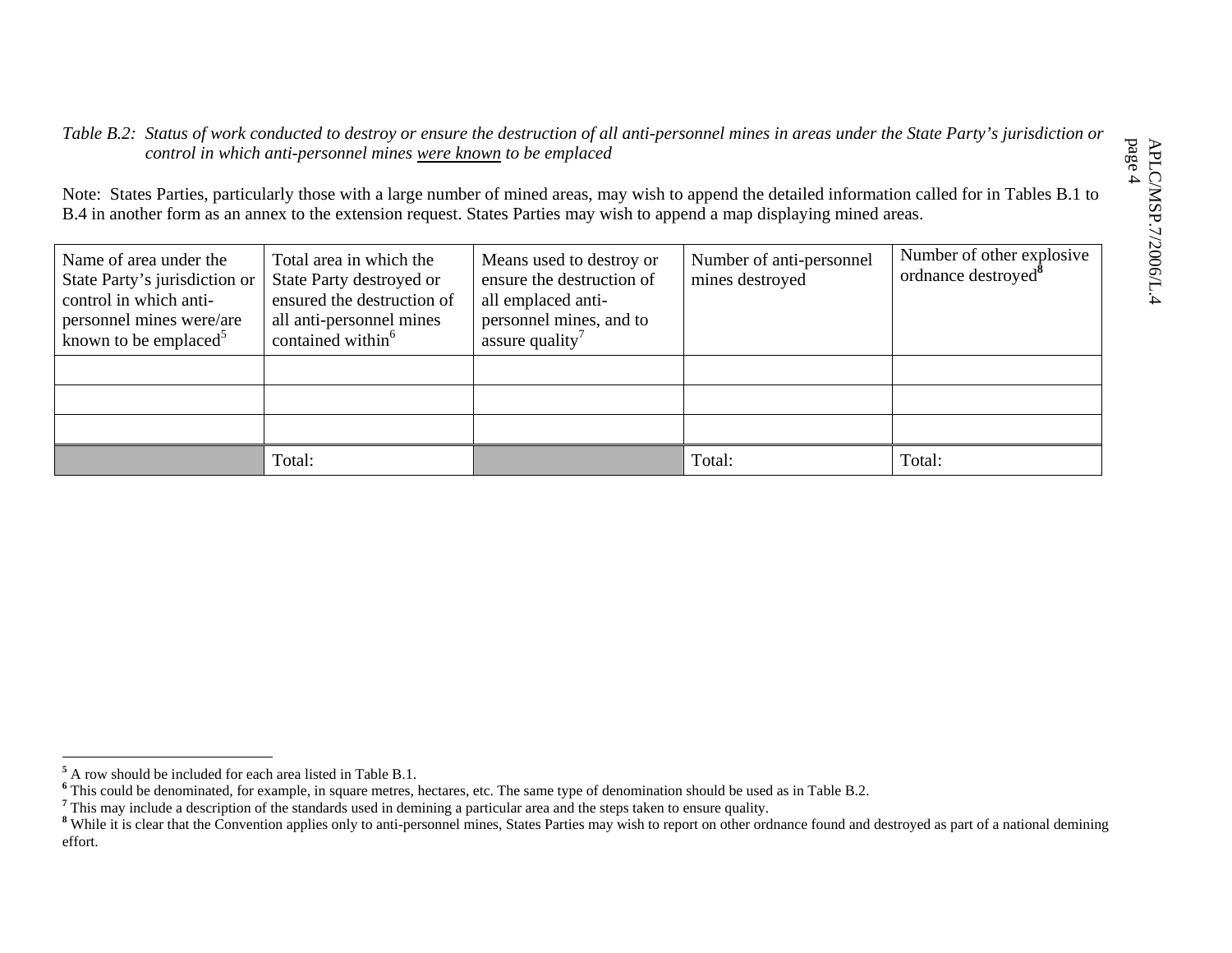## *Table B.3: Remaining work to destroy or ensure the destruction of all anti-personnel mines in areas under the State Party's jurisdiction or control in which anti-personnel mines are known to be emplaced*

Note: States Parties, particularly those with a large number of mined areas, may wish to append the detailed information called for in Tables B.1 to B.4 in another form as an annex to the extension request. States Parties may wish to append a map displaying mined areas.

| Name of area under the<br>State Party's jurisdiction or<br>control in which anti-<br>personnel mines were/are<br>known to be emplaced <sup>9</sup> | Area in which the State<br>Party must still destroy or<br>ensure the destruction of all<br>anti-personnel mines<br>contained within $10$ | Area in which anti-<br>personnel mines are still<br>known be emplaced which<br>have been perimeter-<br>marked, monitored and<br>protected by fencing or<br>other means, to ensure the<br>effective exclusion of<br>civilians | Area in which anti-<br>personnel mines are still<br>known be emplaced which<br>have not been perimeter-<br>marked, monitored and<br>protected by fencing or<br>other means, to ensure the<br>effective exclusion of<br>civilians | Estimated date for<br>destroying or ensuring the<br>destruction of all anti-<br>personnel mines contained<br>within this area |
|----------------------------------------------------------------------------------------------------------------------------------------------------|------------------------------------------------------------------------------------------------------------------------------------------|------------------------------------------------------------------------------------------------------------------------------------------------------------------------------------------------------------------------------|----------------------------------------------------------------------------------------------------------------------------------------------------------------------------------------------------------------------------------|-------------------------------------------------------------------------------------------------------------------------------|
|                                                                                                                                                    |                                                                                                                                          |                                                                                                                                                                                                                              |                                                                                                                                                                                                                                  |                                                                                                                               |
|                                                                                                                                                    |                                                                                                                                          |                                                                                                                                                                                                                              |                                                                                                                                                                                                                                  |                                                                                                                               |
|                                                                                                                                                    |                                                                                                                                          |                                                                                                                                                                                                                              |                                                                                                                                                                                                                                  |                                                                                                                               |
|                                                                                                                                                    | Total                                                                                                                                    | Total                                                                                                                                                                                                                        | Total                                                                                                                                                                                                                            |                                                                                                                               |

**<sup>9</sup>** A row should be included for each area listed in Table B.1 in which all anti-personnel mines have not yet been destroyed.

 $10$  This could be denominated, for example, in square metres, hectares, etc. The same type of denomination should be used as in previous tables.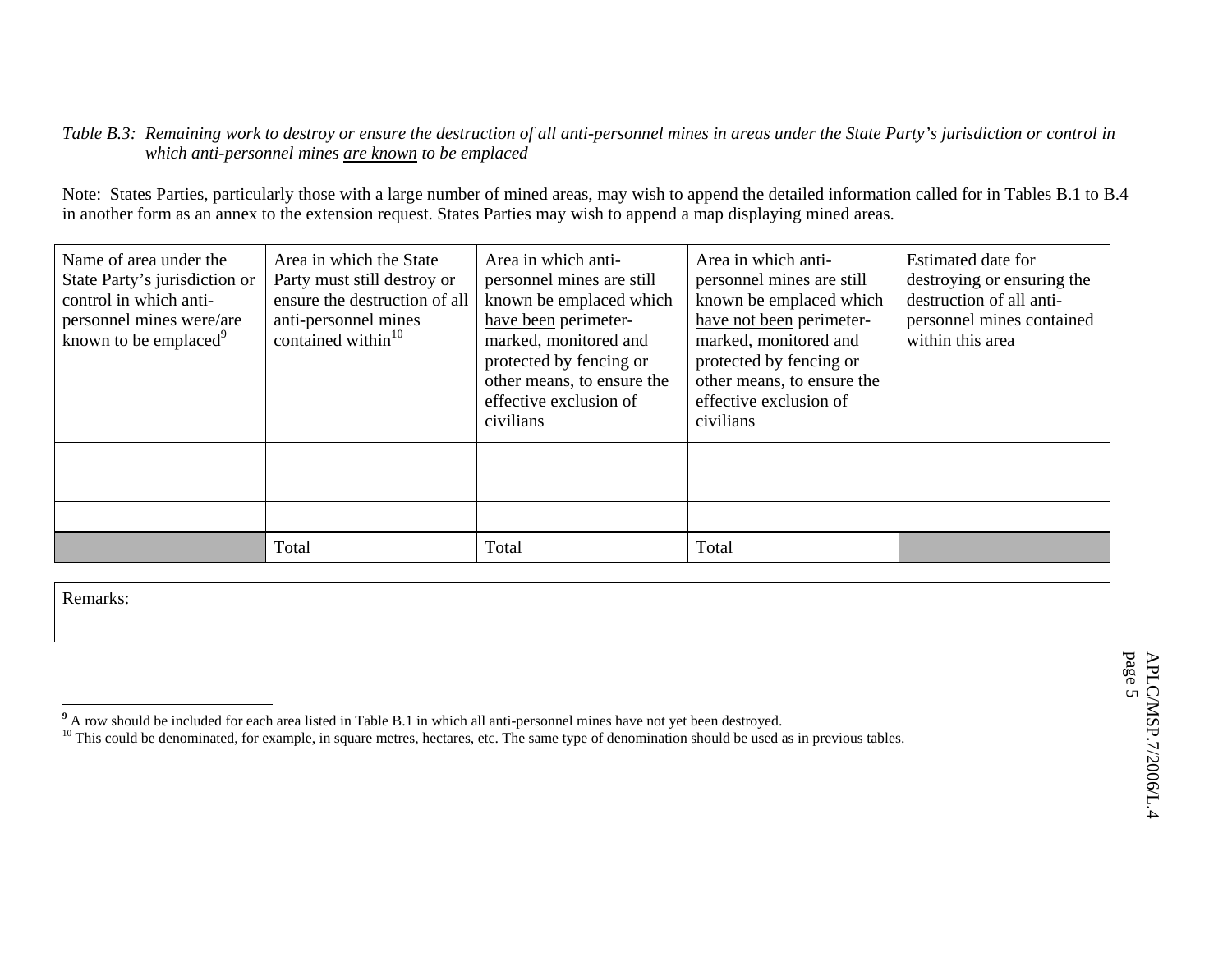*Table B.4: Areas under the State Party's jurisdiction or control in which anti-personnel mines are suspected to be emplaced* 

Note: States Parties, particularly those with a large number of areas in which anti-personnel mines are suspected to be emplaced, may wish to append the detailed information called for in Tables B.1 to B.4 in another form as an annex to the extension request. States Parties may wish to append a map displaying mined areas.

| Name of area under<br>the State Party's<br>jurisdiction or control<br>in which anti-<br>personnel mines are<br>suspected to be<br>$\mathbf{emplaced}^{11}$ | Estimated size of the<br>area under the State<br>Party's jurisdiction or<br>control in which anti-<br>personnel mines are<br>suspected to be<br>emplaced $12$ | Basis for the suspicion<br>that the area may<br>contain anti-personnel<br>mines | Area in which anti-<br>personnel mines are<br>suspected to be<br>emplaced which have<br>been perimeter-<br>marked, monitored<br>and protected by<br>fencing or other<br>means, to ensure the<br>effective exclusion of<br>civilians $^{13}$ | Estimated area in<br>which anti-personnel<br>mines are suspected to<br>be emplaced which<br>have not been<br>perimeter-marked,<br>monitored and<br>protected by fencing<br>or other means, to<br>ensure the effective<br>exclusion of<br>civilians $14$ | Estimated date for<br>determining whether<br>mined areas indeed<br>exist in the area under<br>the State Party's<br>jurisdiction or control<br>in which anti-<br>personnel mines are<br>suspected to be<br>emplaced |
|------------------------------------------------------------------------------------------------------------------------------------------------------------|---------------------------------------------------------------------------------------------------------------------------------------------------------------|---------------------------------------------------------------------------------|---------------------------------------------------------------------------------------------------------------------------------------------------------------------------------------------------------------------------------------------|---------------------------------------------------------------------------------------------------------------------------------------------------------------------------------------------------------------------------------------------------------|--------------------------------------------------------------------------------------------------------------------------------------------------------------------------------------------------------------------|
|                                                                                                                                                            |                                                                                                                                                               |                                                                                 |                                                                                                                                                                                                                                             |                                                                                                                                                                                                                                                         |                                                                                                                                                                                                                    |
|                                                                                                                                                            |                                                                                                                                                               |                                                                                 |                                                                                                                                                                                                                                             |                                                                                                                                                                                                                                                         |                                                                                                                                                                                                                    |
|                                                                                                                                                            |                                                                                                                                                               |                                                                                 |                                                                                                                                                                                                                                             |                                                                                                                                                                                                                                                         |                                                                                                                                                                                                                    |
|                                                                                                                                                            |                                                                                                                                                               |                                                                                 |                                                                                                                                                                                                                                             |                                                                                                                                                                                                                                                         |                                                                                                                                                                                                                    |
|                                                                                                                                                            |                                                                                                                                                               |                                                                                 |                                                                                                                                                                                                                                             |                                                                                                                                                                                                                                                         |                                                                                                                                                                                                                    |
|                                                                                                                                                            |                                                                                                                                                               |                                                                                 |                                                                                                                                                                                                                                             |                                                                                                                                                                                                                                                         |                                                                                                                                                                                                                    |
|                                                                                                                                                            |                                                                                                                                                               |                                                                                 |                                                                                                                                                                                                                                             |                                                                                                                                                                                                                                                         |                                                                                                                                                                                                                    |
|                                                                                                                                                            | Total:                                                                                                                                                        |                                                                                 | Total:                                                                                                                                                                                                                                      | Total:                                                                                                                                                                                                                                                  |                                                                                                                                                                                                                    |

 $11$  A row should be included for each area under the State Party's jurisdiction or control in which anti-personnel mines are suspected to be emplaced.

 $12$ <sup>12</sup> This could be denominated, for example, in square metres, hectares, etc.

<sup>&</sup>lt;sup>13</sup> This could be denominated, for example, in square metres, hectares, etc.

 $14$  This could be denominated, for example, in square metres, hectares, etc.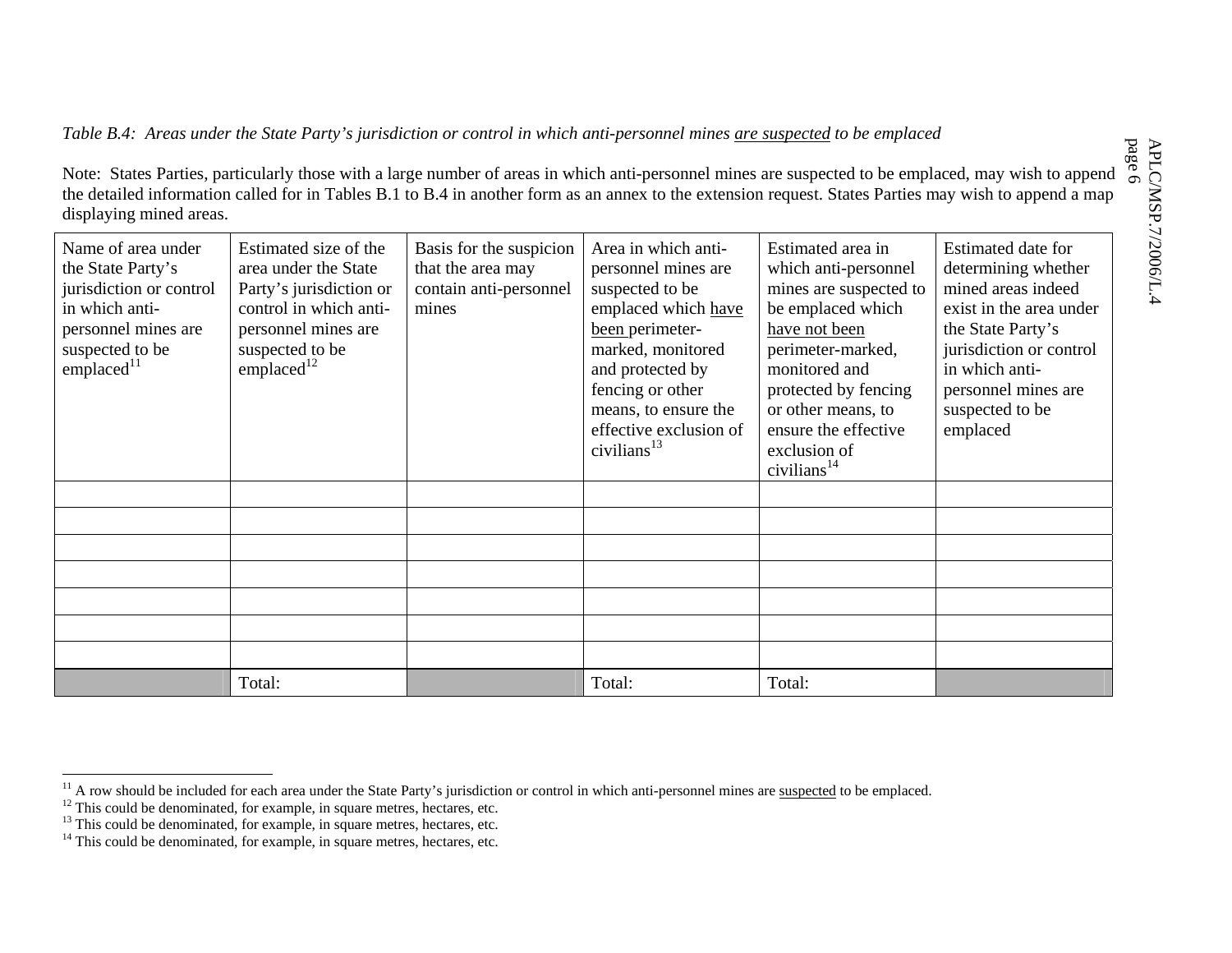# *Table B.5: National planning structure*

| Type of planning structure | Date of establishment | Ministry responsible | Number of staff | Responsibility for<br>prioritization of mine<br>action tasking (Y/N) |
|----------------------------|-----------------------|----------------------|-----------------|----------------------------------------------------------------------|
|                            |                       |                      |                 |                                                                      |
|                            |                       |                      |                 |                                                                      |
|                            |                       |                      |                 |                                                                      |
|                            |                       |                      |                 |                                                                      |
|                            |                       |                      |                 |                                                                      |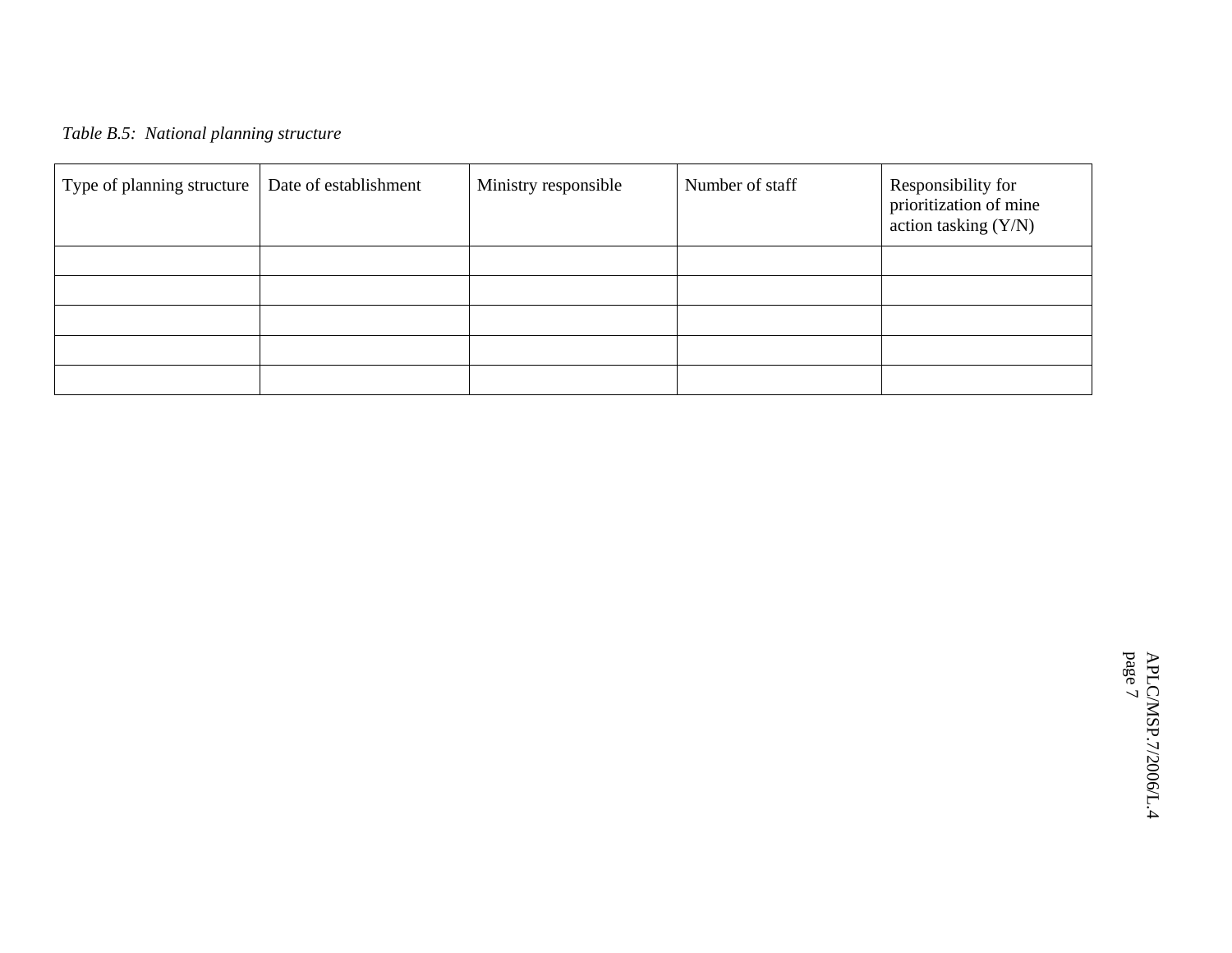## (**ii) The financial and technical means available to the State Party for the destruction of all the anti-personnel mines**

Article 5.4 (b) (ii) states that each request shall contain a detailed explanation for the proposed extension, including the financial and technical means available to the State Party for the destruction of all the anti-personnel mines (in mined areas under its jurisdiction or control).

*Table B.6.1: Financial means made available since entry into force to conduct work under national demining programmes*

| Year: $15$                                                                 |  |  |  |  |  |
|----------------------------------------------------------------------------|--|--|--|--|--|
| Financial resources made available by<br>the State Party                   |  |  |  |  |  |
| Financial resources made available by<br>actors other than the State Party |  |  |  |  |  |
| Totals:                                                                    |  |  |  |  |  |

Remarks:

## *Table B.6.2: Financial resources required and/or available to conduct work under national demining programmes during the period covered by the extension request*

| Year: $16$                                                            |  |  |  |  |  |
|-----------------------------------------------------------------------|--|--|--|--|--|
| Financial resources committed by the<br><b>State Party</b>            |  |  |  |  |  |
| Financial resources committed by<br>actors other than the State Party |  |  |  |  |  |
| Totals:                                                               |  |  |  |  |  |

<sup>&</sup>lt;sup>15</sup> A column should be included for each year beginning with the year when the Convention entered into force for the State Party until the present year.

<sup>&</sup>lt;sup>16</sup> A column should be included for each year beginning with the first year when extension would be in effect until the last year when the extension would be in effect.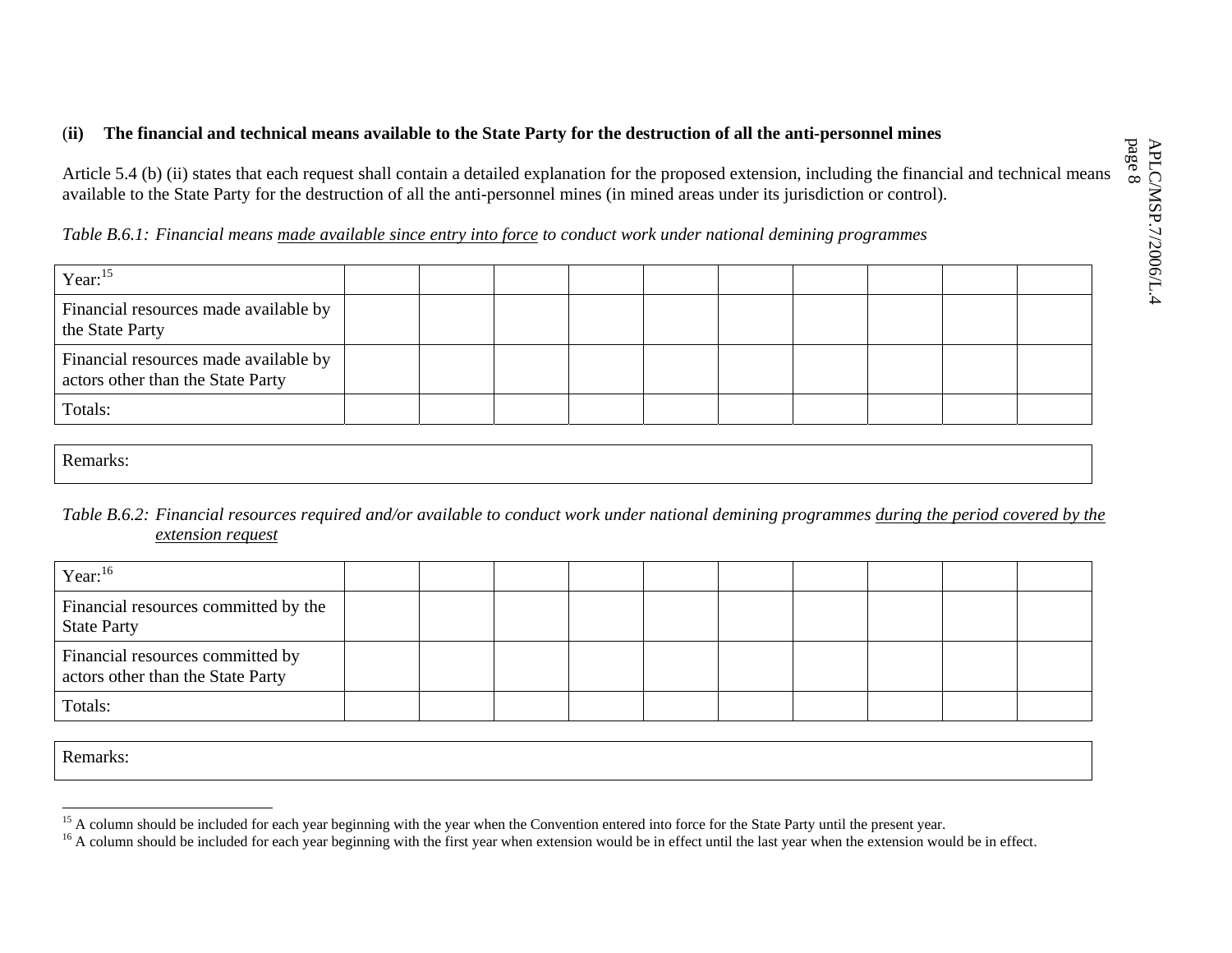*Table B.6.3. National mine clearance expertise employed in the demining programme of the State Party for the destruction of all anti-personnel mines since entry into force* 

| Name of mine<br>clearance organization | Type of mine<br>clearance<br>organization $17$ | Numbers of<br>organizations | Numbers of demining<br>teams | Status of teams<br>(operational, non-<br>operational) | Supplementary<br>information |
|----------------------------------------|------------------------------------------------|-----------------------------|------------------------------|-------------------------------------------------------|------------------------------|
|                                        |                                                |                             |                              |                                                       |                              |
|                                        |                                                |                             |                              |                                                       |                              |
|                                        |                                                | Total:                      | Total:                       |                                                       |                              |

Remarks:

*Table B.6.4. National mine clearance expertise expected to be employed in the demining programme during the period covered by the extension request*

| Name of mine<br>clearance organization | Type of mine<br>clearance<br>organization $18$ | Numbers of<br>organizations | Numbers of demining<br>teams | Status of teams<br>(operational, non-<br>operational) | Supplementary<br>information |
|----------------------------------------|------------------------------------------------|-----------------------------|------------------------------|-------------------------------------------------------|------------------------------|
|                                        |                                                |                             |                              |                                                       |                              |
|                                        |                                                |                             |                              |                                                       |                              |
|                                        |                                                |                             |                              |                                                       |                              |
|                                        |                                                |                             |                              |                                                       |                              |
|                                        |                                                | Total:                      | Total:                       |                                                       |                              |

 $17$  e.g. civilian, military, non-for profit, commercial, etc.

 $18$  e.g. civilian, military, non-for profit, commercial, etc.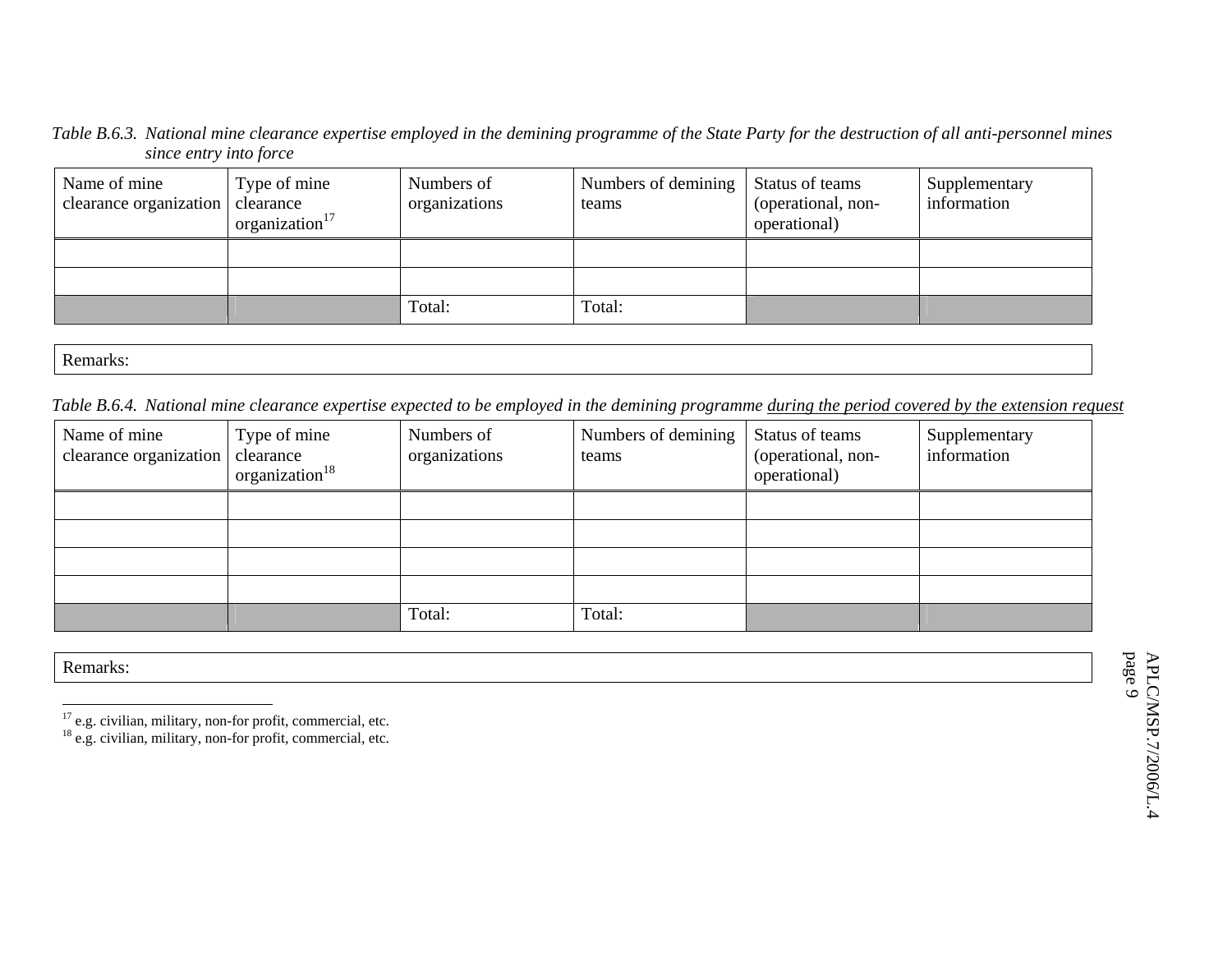*Table B.6.5. National explosive ordnance disposal expertise employed in the demining programme since entry into force<sup>19</sup>.* 

| Name of organization $\int Type\ of\ organization^{20}$ Numbers of | organizations | Numbers of EOD<br>teams | Status of teams<br>(operational, non-<br>operational) | Supplementary<br>information |
|--------------------------------------------------------------------|---------------|-------------------------|-------------------------------------------------------|------------------------------|
|                                                                    |               |                         |                                                       |                              |
|                                                                    |               |                         |                                                       |                              |
|                                                                    |               |                         |                                                       |                              |
|                                                                    |               |                         |                                                       |                              |
|                                                                    | Total:        | Total:                  |                                                       |                              |

Remarks:

## *Table B.6.6. National explosive ordnance disposal expertise expected to be employed in the demining programme during the period covered by the extension request<sup>21</sup>*

| Name of organization   Type of organization <sup>22</sup>   Numbers of | organizations | Numbers of EOD<br>teams | Status of teams<br>(operational, non-<br>operational) | Supplementary information |
|------------------------------------------------------------------------|---------------|-------------------------|-------------------------------------------------------|---------------------------|
|                                                                        |               |                         |                                                       |                           |
|                                                                        |               |                         |                                                       |                           |
|                                                                        | Total:        | Total:                  |                                                       |                           |

<sup>&</sup>lt;sup>19</sup> While it is clear that the Convention applies only to anti-personnel mines, the use and availability of explosive ordnance disposal expertise is relevant as it provides considerable additional demining capacity when employed in that role.

 $20$  e.g. civilian, military, non-for profit, commercial, etc.

<sup>&</sup>lt;sup>21</sup> See footnote 20.<br><sup>22</sup> e.g. civilian, military, non-for profit, commercial, etc.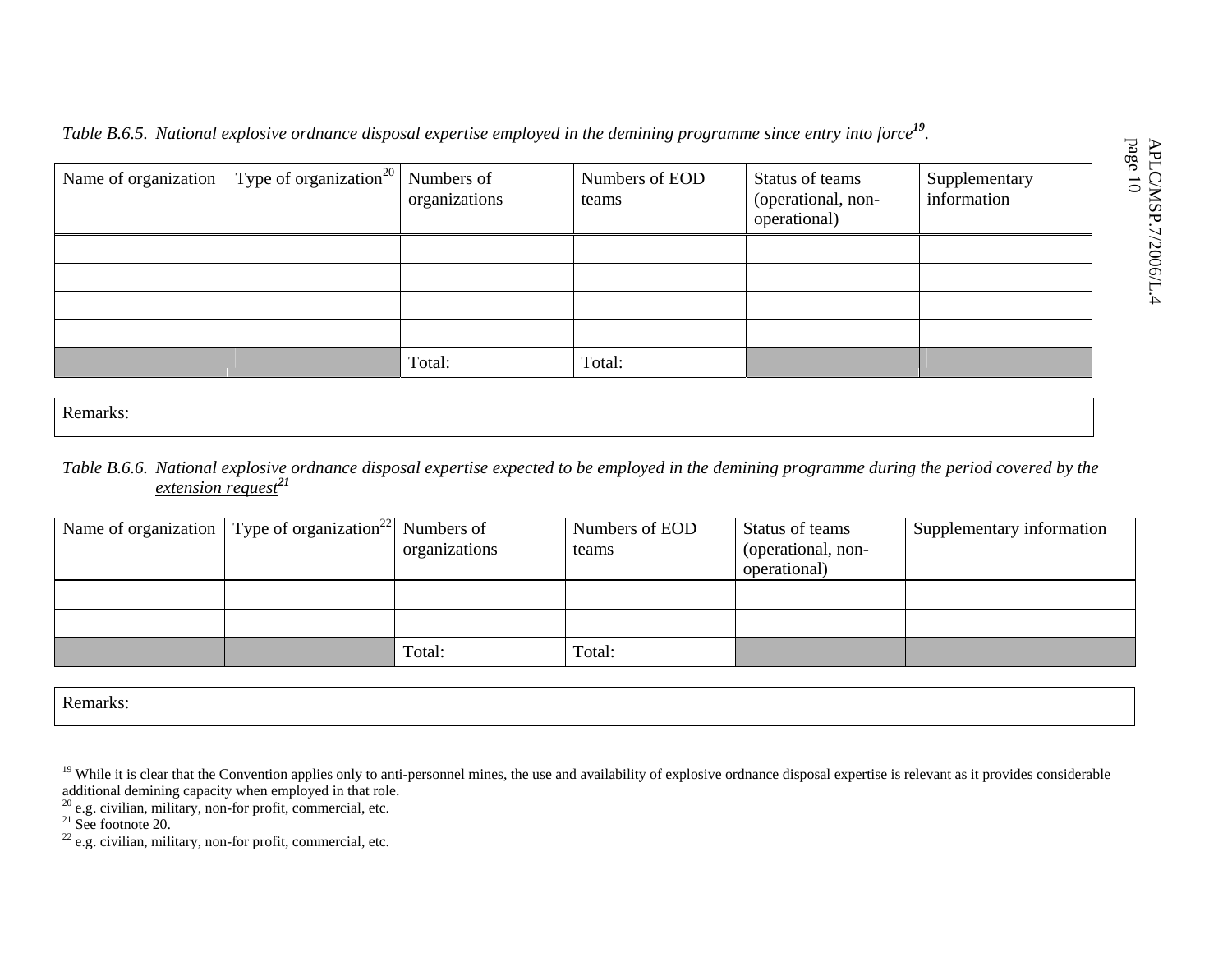*Table B.6.7 :International personnel with explosive ordnance disposal expertise engaged to conduct work under national demining programmes during the period covered by the extension request<sup>23</sup>*

| Name of organization $\mid$ Type of organization <sup>24</sup> $\mid$ Numbers of | organizations | Numbers of EOD<br>teams | Status of teams<br>(operational, non-<br>operational) | Supplementary<br>information |
|----------------------------------------------------------------------------------|---------------|-------------------------|-------------------------------------------------------|------------------------------|
|                                                                                  |               |                         |                                                       |                              |
|                                                                                  |               |                         |                                                       |                              |
|                                                                                  | Total:        | Total:                  |                                                       |                              |

Remarks:

<sup>23</sup> See footnote 20.<br><sup>24</sup> e.g. civilian, military, non-for profit, commercial, etc.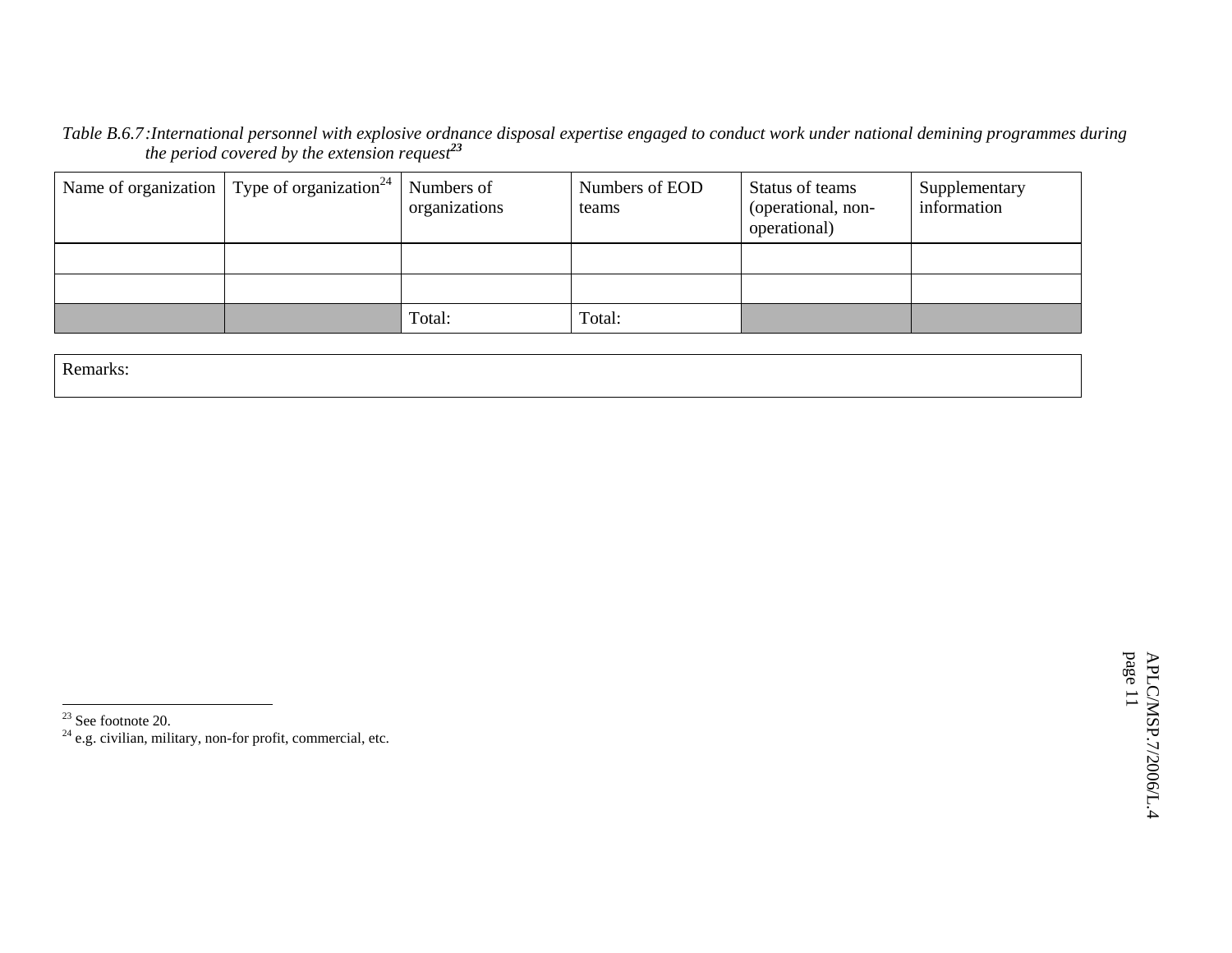## *Table B.7: Mine clearance equipment in the inventory to support work under national demining programmes during the period covered by the extension request*

| Date of<br>acquisition | Organization<br>responsible for<br>inventory | Detector type held                               | Total number of<br>detectors             | Percentage serviceable    |                        | Supplementary<br>information |
|------------------------|----------------------------------------------|--------------------------------------------------|------------------------------------------|---------------------------|------------------------|------------------------------|
|                        |                                              |                                                  |                                          |                           |                        |                              |
|                        |                                              |                                                  |                                          |                           |                        |                              |
|                        |                                              |                                                  | Total:                                   | Total:                    |                        |                              |
| Date of<br>acquisition | Organization<br>responsible for<br>inventory | Personal<br>protective<br>equipment type<br>held | Personal<br>protective<br>equipment sets | Percentage serviceable    |                        | Supplementary<br>information |
|                        |                                              |                                                  |                                          |                           |                        |                              |
|                        |                                              |                                                  |                                          |                           |                        |                              |
|                        |                                              |                                                  |                                          |                           |                        |                              |
|                        |                                              |                                                  | Total:                                   | Total:                    |                        |                              |
| Date of<br>acquisition | Organization<br>responsible for<br>inventory | Mechanical<br>equipment type<br>held             | Numbers of<br>equipment held             | Percentage<br>serviceable | Number of<br>operators | Supplementary<br>information |
|                        |                                              |                                                  |                                          |                           |                        |                              |
|                        |                                              |                                                  |                                          |                           |                        |                              |
|                        |                                              |                                                  |                                          |                           |                        |                              |
|                        |                                              |                                                  | Total:                                   | Total:                    | Total:                 |                              |
| Date of<br>acquisition | Organization<br>responsible for<br>inventory | Number of dog<br>teams operational               | Number of dogs<br>teams in training      | Dog age profile           |                        | Supplementary<br>information |
|                        |                                              |                                                  |                                          |                           |                        |                              |
|                        |                                              |                                                  |                                          |                           |                        |                              |
|                        |                                              | Total:                                           | Total:                                   |                           |                        |                              |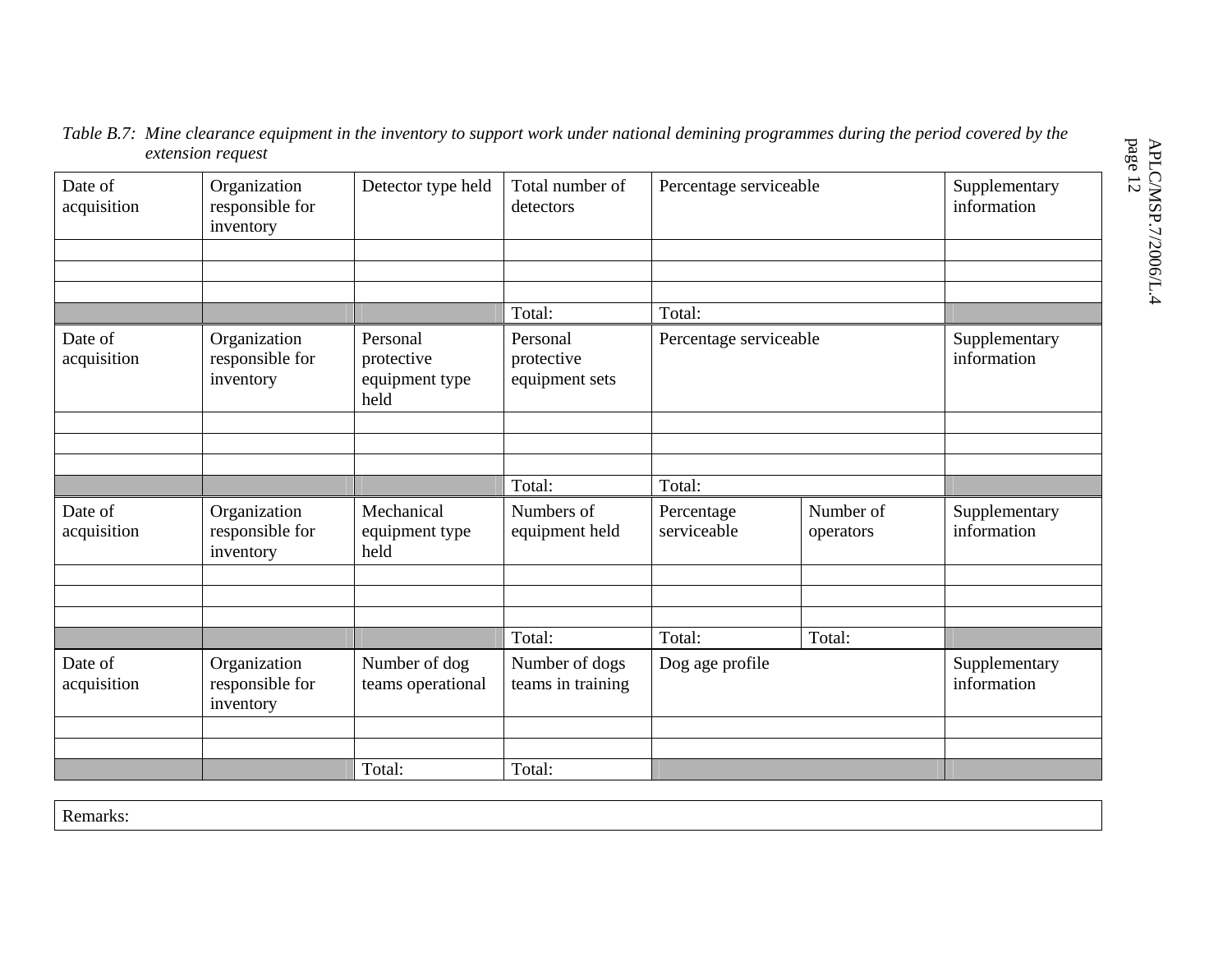## **(iii) Circumstances which impede the ability of the State Party to destroy all the anti-personnel mines in mined areas**

Article 5.4 (b) (iii) states that each request shall contain a detailed explanation for the proposed extension, including circumstances which may impede the ability of the State Party to destroy all the anti-personnel mines in mined areas.

#### *Table B.8: Impeding circumstances*

*These may include: the original scope of the challenge; lack of control over areas under the State Party's jurisdiction; environmental factors, climatic factors; geographic factors; unusual technical challenges; degree of financial resources made available by the State Party; degree of financial resources made available by actors other than the State Party in response to appeals made by the State Party; timely establishment of national demining programmes.* 

| Circumstance | Comment on circumstance | Degree to which circumstance may impede<br>ability of the State Party to destroy all the anti-<br>personnel mines in mined areas |
|--------------|-------------------------|----------------------------------------------------------------------------------------------------------------------------------|
|              |                         |                                                                                                                                  |
|              |                         |                                                                                                                                  |
|              |                         |                                                                                                                                  |
|              |                         |                                                                                                                                  |
|              |                         |                                                                                                                                  |
|              |                         |                                                                                                                                  |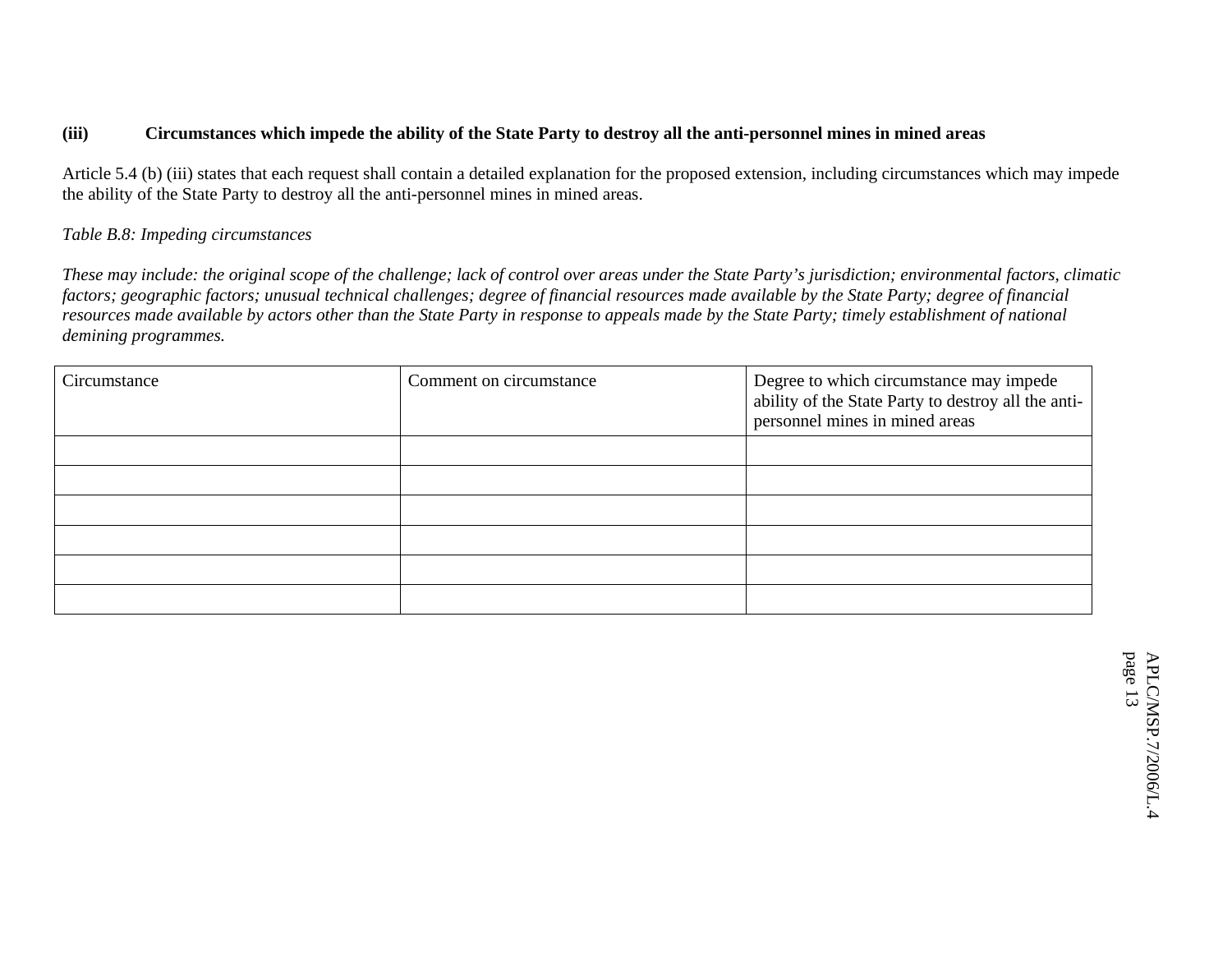## **Form C: The humanitarian, social, economic, and environmental implications of the proposed extension**

Article 5.4 (c) states that each request shall contain the humanitarian, social, economic, and environmental implications of the proposed extension.

*Table C.1: Humanitarian implications – victims* 

*These may include: number of individuals injured or killed by anti-personnel mines.* 

| Year <sup>25</sup> : |  |  |  |  |  |
|----------------------|--|--|--|--|--|
| Civilians injured    |  |  |  |  |  |
| Civilians killed     |  |  |  |  |  |
| Military injured     |  |  |  |  |  |
| Military killed      |  |  |  |  |  |
| Total                |  |  |  |  |  |

*Table C.2: Humanitarian implications – refugees and internally displaced persons* 

*These may include: the estimated number of refugees and internally displaced persons whose return is impeded by the existence of areas under the State Party's jurisdiction or control in which anti-personnel mines are known or are suspected to be emplaced.* 

| Refugees | Internally displaced persons | Total |
|----------|------------------------------|-------|
|          |                              |       |

<sup>&</sup>lt;sup>25</sup> A column should be included for each year beginning with the year when the Convention entered into force for the State Party until the present year.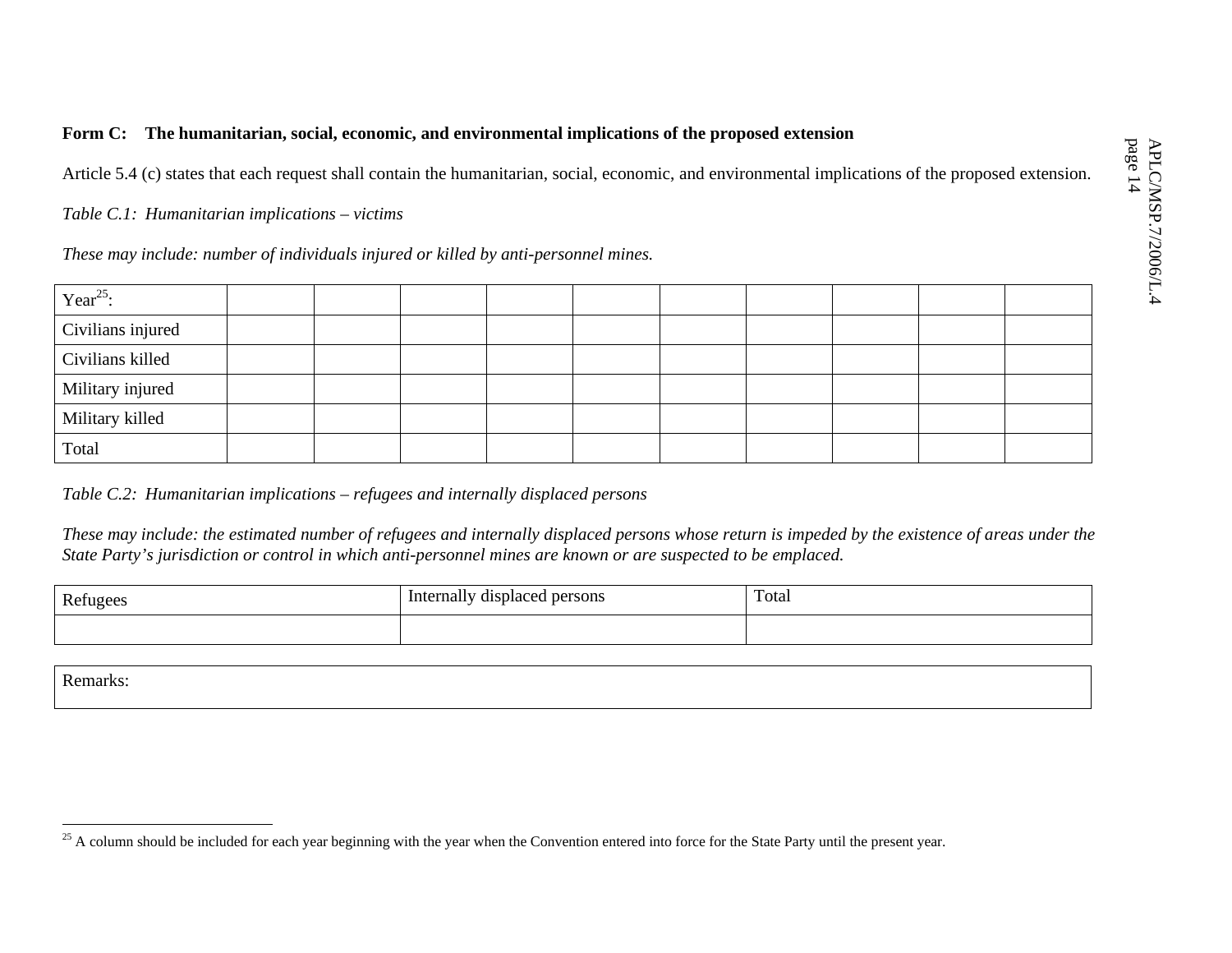#### *Table C.3: Social and economic implications*

*These may include: estimated number of people and communities currently affected; estimated economic cost associated with loss of productive land; impact on national development goals.* 

| Implication | Estimate | Basis for this estimate | Supplementary information |
|-------------|----------|-------------------------|---------------------------|
|             |          |                         |                           |
|             |          |                         |                           |
|             |          |                         |                           |

| $\mathbf{r}$ |  |  |
|--------------|--|--|
|              |  |  |

## *Table C.4: Environmental implications*

| Mined Area | Implication | Supplementary information |
|------------|-------------|---------------------------|
|            |             |                           |
|            |             |                           |